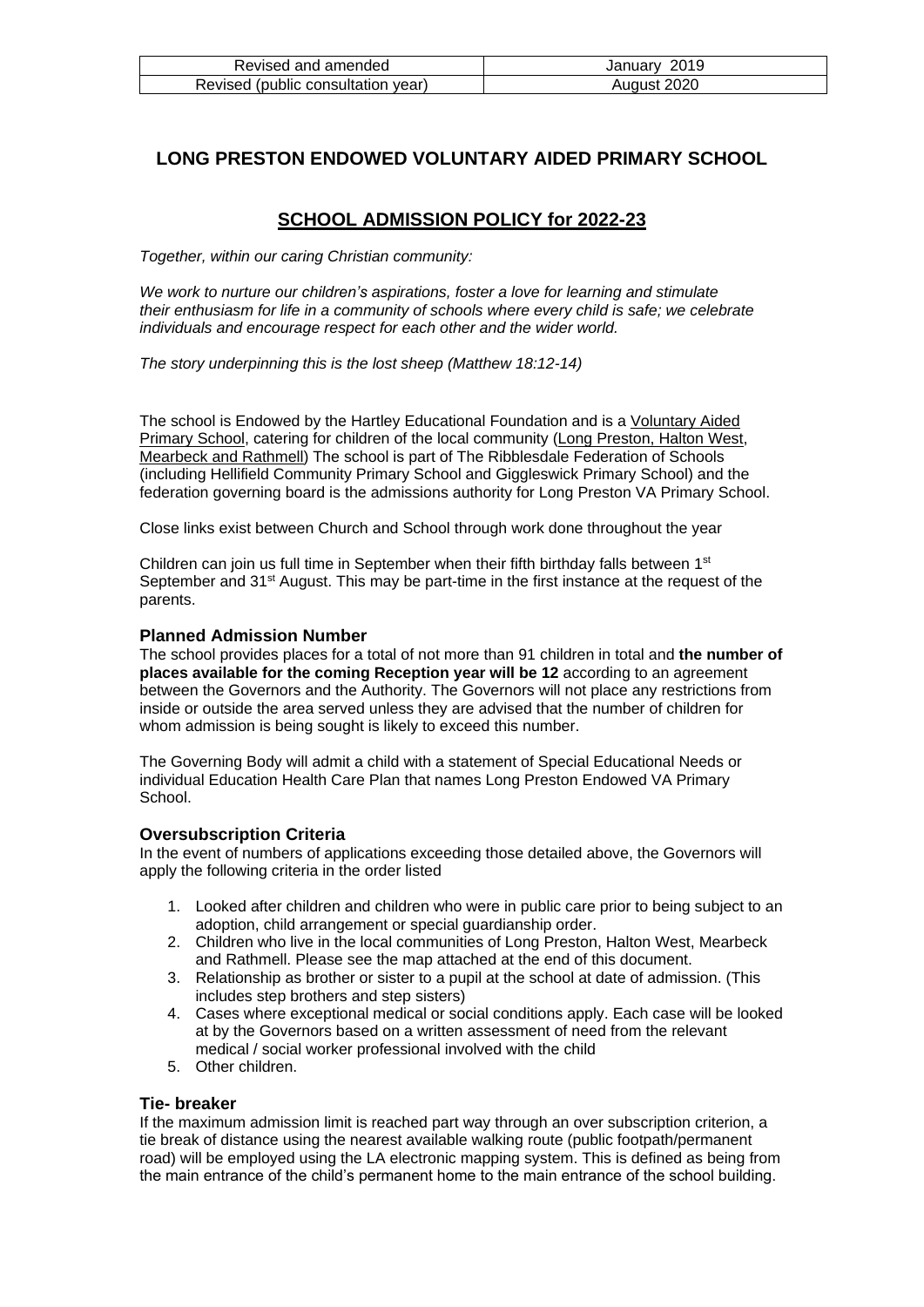In the unlikely event that two or more applicants live equidistant from the school, the remaining places will be allocated by the drawing of lots.

The local authority runs the co-ordination of applications and sends out offers of places, but there is a national date on which all applicants are informed of the outcome of their application. The national offer day for primary places is **16 April**, or the next nearest school working day.

The Governors will maintain a **waiting list** until 31 December of the year for which the admission was made based on the oversubscription criteria ranking order and not the date at which the name was added to the list. To register your child please contact the Clerk to Governors (see below)

#### **The Admissions Process**

Applications must be made on the local authority's common application form and submitted by the closing date of 15 January.

The school go through all applications and rank them against the above oversubscription criteria. These criteria are looked at in strict order i.e. anyone meeting the first over subscription criterion will be admitted, followed by the second if space still remains until all the places are filled.

## **Deferred Applications for Infants**

Admission authorities must provide for the admission of all children in the September following their fourth birthday. Parents offered a place in reception for their child have a right to defer the date their child is admitted, or to take the place up part-time, until the child reaches compulsory school age. Places cannot be deferred beyond the beginning of the final term of the school year for which the offer was made. Children reach compulsory school age on the prescribed day following their 5th birthday (or on their fifth birthday if it falls on a prescribed day). The prescribed days are 31 August, 31 December and 31 March.

## **Admission of children outside their normal age group including Summer Born Children**

Parents may seek a place for their child outside of their normal age group, for example, if the child is gifted and talented or has experienced problems such as ill health. In addition, the parents of a summer born child may choose not to send that child to school until the September following their fifth birthday and may request that they are admitted out of their normal age group – to reception rather than year 1.

We would make these decisions based on the circumstances of each case and in the best interests of the child concerned. This will include taking account of the parent's views; information about the child's academic, social and emotional development; where relevant, their medical history and the views of a medical professional; whether they have previously been educated out of their normal age group; and whether they may naturally have fallen into a lower age group if it were not for being born prematurely, along with the views of the head teacher. When informing a parent of our decision on the year group the child should be admitted to, we would set out clearly the reasons for our decision.

Children born in the summer term are not required to start school until a full year after the point at which they could first have been admitted – the point at which other children in their age range are beginning year 1. As noted above, school admission authorities are required to provide for the admission of all children in the September following their fourth birthday, but flexibilities exist for children whose parents do not feel they are ready to begin school at this point.

If you feel that your summer born child is not ready to start school in the September following his/her fourth birthday, you should still submit your application for your child's normal age group at the usual time, indicating that you wish to be considered for a place outside normal age group. At this stage, the admissions authority will decide whether to offer a place in the